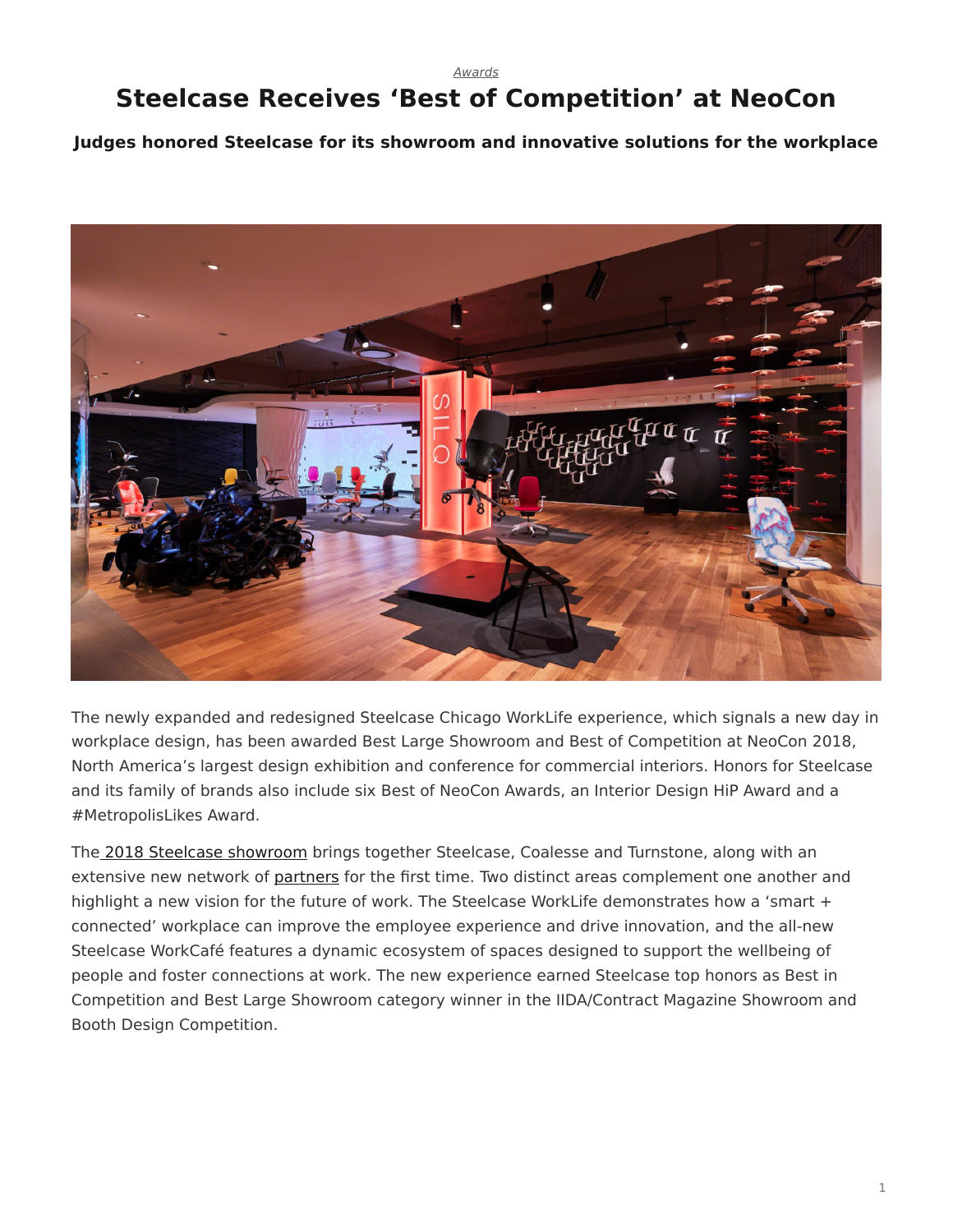"This has been a milestone year for us as we've launched a redesigned WorkLife space, numerous new and innovative products and additional partnerships," said former Steelcase president and CEO Jim Keane. "We're honored to be recognized for these efforts. It is a testament to our team's creativity and our collective commitment to giving our customers a broader array of choices to help them have a better day at work."

Steelcase received the following recognition at [NeoCon 2018](https://www.steelcase.com/neocon-guide/):



For more photos and product information about the award-winning and innovative solutions for the workplace seen at NeoCon 2018, visit [It's a New Day.](https://www.steelcase.com/new-day/)

## **Featured Products**

**[+About Steelcase](https://www.steelcase.com/discover/steelcase/our-company/)**

**[+Customer Care](#page-0-0)**